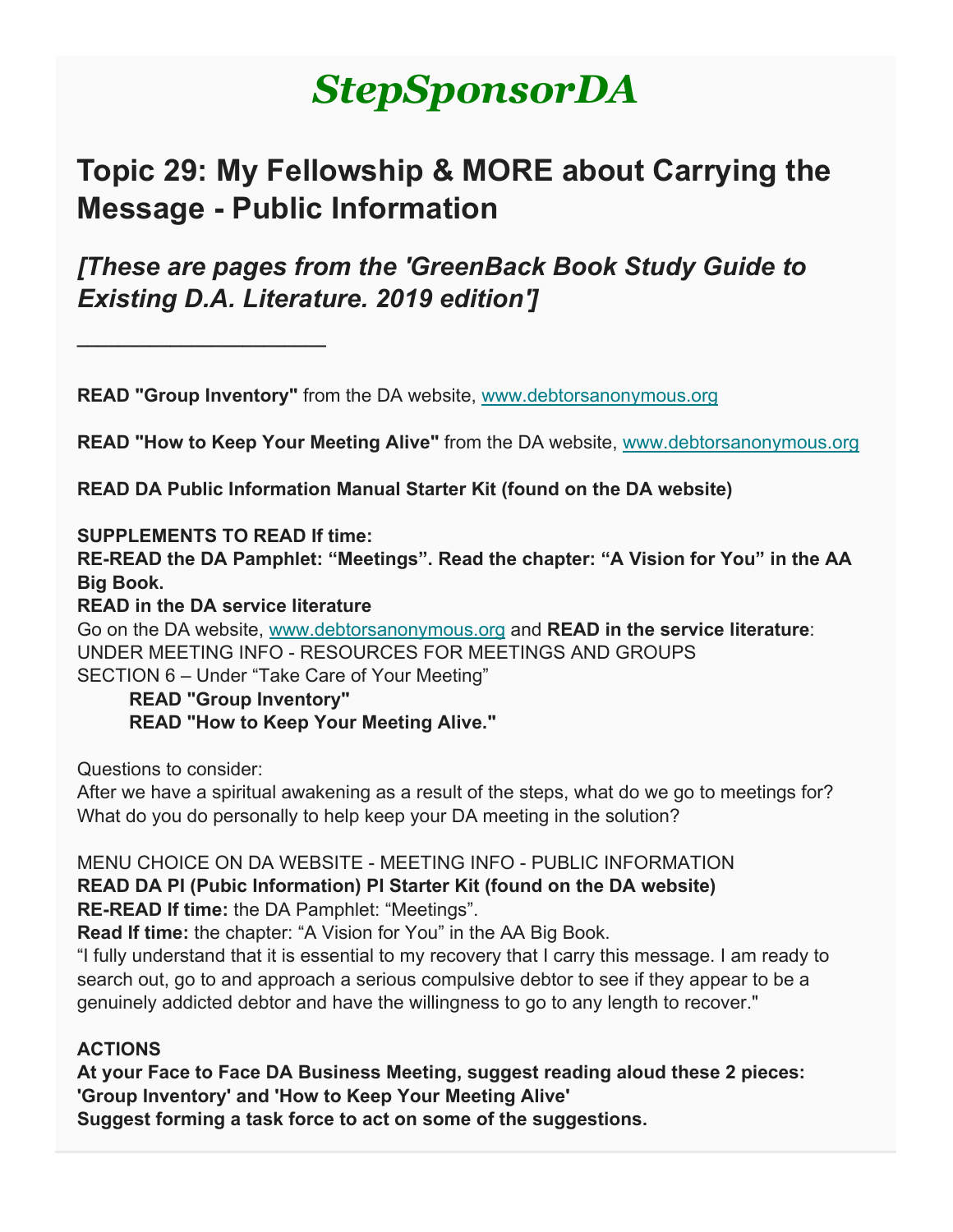### **Public Information: Carrying the Message - MANY WAYS:**

At this point**, you and your sponsor** may want to contact agencies & helping professionals that come in contact with compulsive debtors with whom you could make a 12th step call. You may want to give them the basic "Debtors Anonymous" Pamphlet as a starting point of discussion.

For other ways of carrying the message to the still suffering debtor in your community, DA General Service Office has a Public Information Manual and a Starter Kit. Go to [www.debtorsanonymous.org](http://www.debtorsanonymous.org/) for info on obtaining that. From the Home page **click** 

#### **the following:**

MENU CHOICE - MEETING INFO - RESOURCES FOR MEETINGS AND GROUPS SECTION 6 - Take care of your meeting

### **READ "Group Inventory"**

# **READ "How to keep your meeting alive."**

MENU CHOICE - MEETING INFO - Bottom choice - PUBLIC INFORMATION

# **READ DA (Pubic Information) PI Starter Kit (found on the DA website)**

You may call the DA General Service Office or your local DA intergroup office, if you have one, and see if any prospective suffering debtors or family members in your area have called and inquired about DA. Get their phone numbers, call and see if you could help.

Also, contact the DA General Service Office to get help from a member of the Public Information Committee who might help you get the word out about a new forming meeting.

If you get an inquiry from the press, and you are new to DA, the Public Information trusted servants recommend the following: FIRST Refer **all press inquiries** to the DA General Service Office **(GSO)** [www.debtorsanonymous.org](http://www.debtorsanonymous.org/)

### or call **Toll Free:** 800-421-2383 **– US Only**

NEXT - See if there is a local area DA intergroup which has a PI contact who has gone through DA media training.

LAST - send an email to [PublicInfo@debtorsanonymous.org](mailto:PI@debtorsanonymouc.org)

DO be patient and get support from experienced DA members regarding contact with the press. It is NOT recommended that you try to handle press contact if you are inexperienced.

You may offer to lead a newcomer's session at or after your DA meeting and let new people know you are available to step sponsor.

Remember even if you are scared, being a newcomer is scarier!

Download and read the **DA Public Information Manual Starter Kit**.

Commit to at least **one outreach effort a month**. Share what that has been like and what were the results

# **CONTINUE DAILY ACTION ASSIGNMENTS GOING FORWARD:**

REVIEW the Action List from the previous session. Be current with that before going on to this week's Action List. *It is absolutely OK, really advisable, to pick up where you left off.*

# **PRAYER CARDS**

On individual 3x5 cards, keep each of the daily prayers; keep several sets - One set for by the bed, one for your wallet, your desk, vanity mirror, car or other place you frequently look. These Daily Prayers include: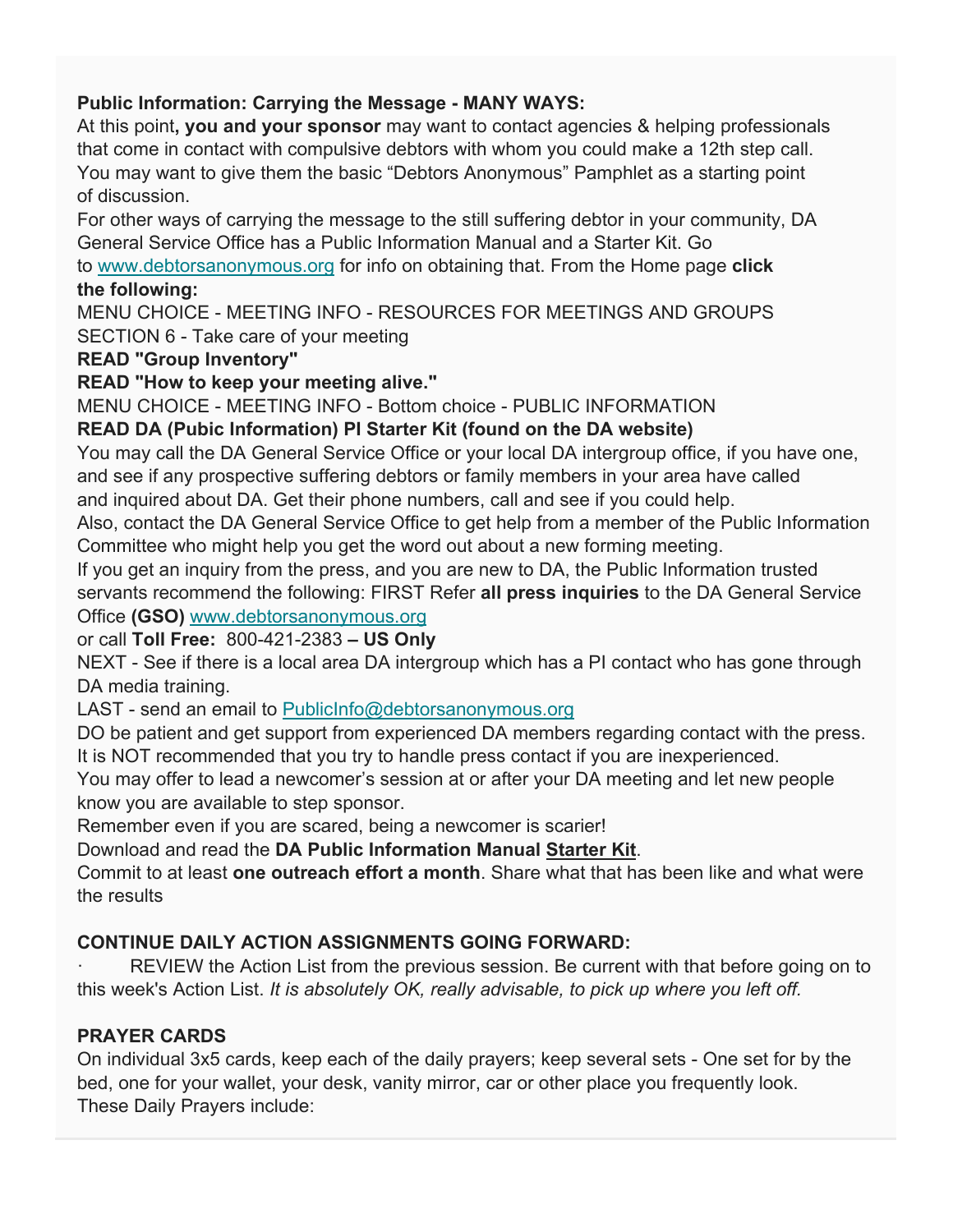- o Serenity and Step 3 prayers of AA/DA
- o Step 4-5 resentment, fear and harms prayers

o. 6th Step Prayer for willingness and the 7th step prayers of AA/DA for the character defects to be removed

- o Step 8 & 9 prayers for willingness to make amends to all persons harmed
- o 10th Step Daily Prayers.
- o 11th Step Daily Prayers

#### **DAILY**

· One Day at a Time Abstain from New Unsecured Debt (consider setting a date for your last unsecured debt or your DA Birthday)

Call a DA member. Ask for support maintaining your DA program work, especially 10th step writing

- · Read from a piece of DA or AA Literature, **including material on the traditions**
- · Answer the study questions as indicated
- Keep a spending record as you spend

#### **Every morning:**

- Pray for willingness to work your DA program
- Pray the Serenity Prayer
- Pray BOTH the Third Step Prayers, AA's p 63 and DA's p 19
- Pray the resentment, fear and harms prayers as needed, as they apply.
- **Pray the 6th Step Prayer for willingness**
- Continue meditation with your **morning prayer time**
- Pray these prayers all through the day and consider carrying your prayer cards with you.
- Add a variety of spiritual practices, one at a time, as your Higher Power Guides you to do so.

#### **Each Evening:**

- CONTINUE NIGHTLY 10th STEP WORK BY READING AABB p 84:2 OR 86:1
- Take Step 10 inventory before bed on a nightly basis
- Pray the 10th Step prayers every night.
- Consider record compiling of your income and expenses, if not nightly, then weekly.

Spend some time on the READINGS in this study each day as you can, at least 15-20 min or more. *Let whatever amount of time you have be good enough. Keep coming back.*

#### **FREQUENTLY:**

#### **MAKE AMENDS**

- CONTINUE TO REVIEW YOUR 8th STEP AMENDS LIST,
- ADD OTHER AMENDS TO THIS LIST AS THEY COME UP.
- PRAY FOR WILLINGNESS TO MAKE AMENDS TO THEM ALL.
- · *CONTINUE MAKING AMENDS FROM YOUR STEP LIST*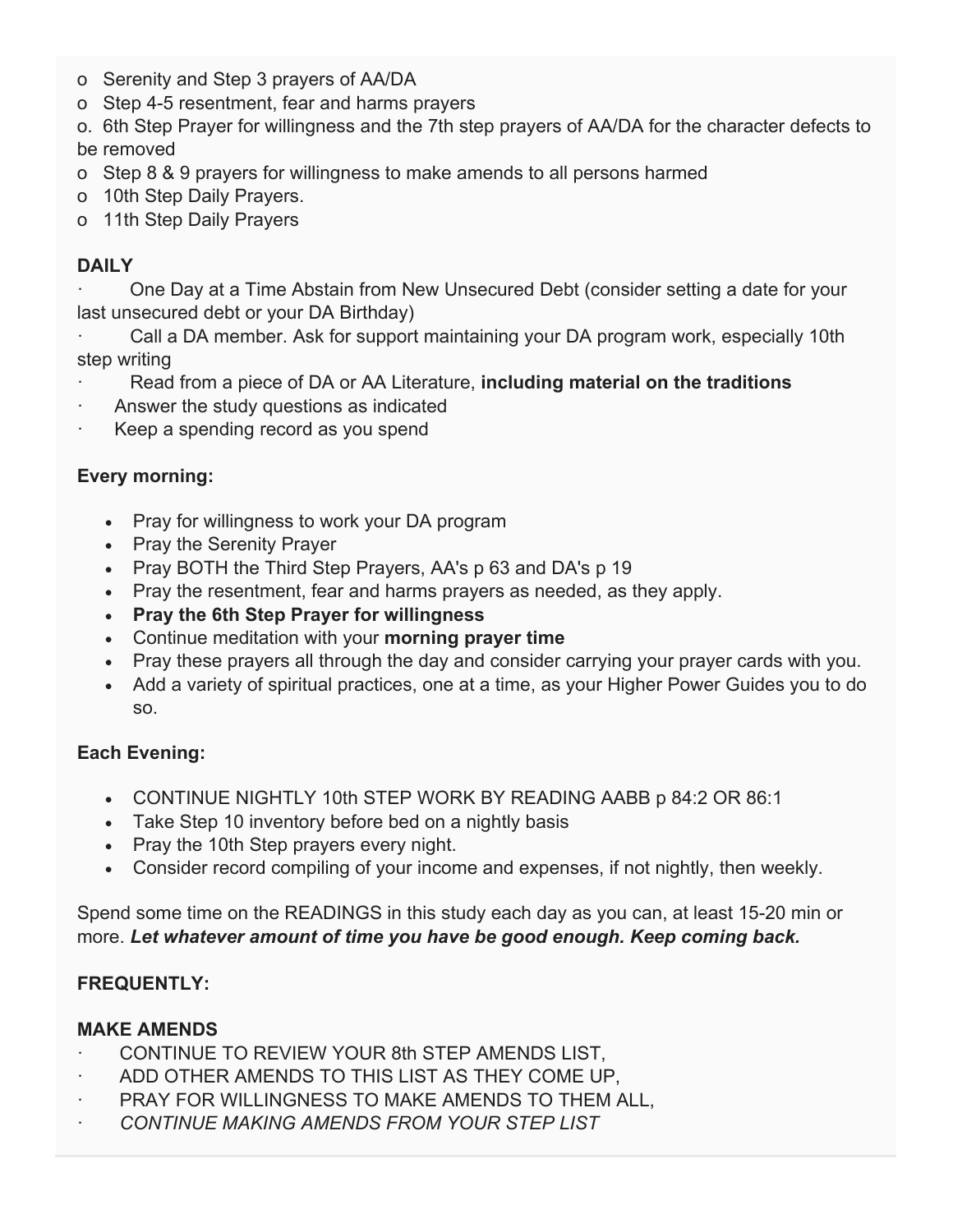#### **HAVE ADDITIONAL PRESSURE RELIEF MEETINGS. (PRM's) ACTION PLAN AND SPENDING PLAN**

WHEN DOING YOUR NUMBERS, AS FEELINGS AND FEARS MAY COME UP, REVISIT THE STEPS 4-7 (AA Big Book p 64-71)

USE PRAYER AND BOOK ENDING PHONE CALLS TO GAIN SUPPORT TO FOLLOW THROUGH WITH YOUR PRESSURE RELIEF MEETING ACTION PLAN AND SPENDING PLAN

· BUSINESS DEBTORS: If you are self-employed or own a business, KEEP two or more separate sets of spending/income records: one for personal and one for each business endeavor. If possible, try to find a business owner to participate in your PRG.

AFTER YOUR PRM'S AND AFTER PRAYER TIME, REVIEW YOUR SPENDING PLAN, and look for discretionary money, and form a realistic debt repayment plan, **spending plan and action plan to fund and realize your visions.**

#### **WEEKLY**

Attend at least one solution-oriented DA meeting - listen for the DA concepts

At your meeting, share only solutions and only if you have experience doing the work of the meeting topic. If you do not have a solution to share, listen for program-working members of your meetings and ask for their phone numbers or email addresses.

- CALL your DA sponsor or DA phone study partner or another DA member.
- Ask for support maintaining your DA program work and **following through on your action plans.**
- Share in meetings your availability for sponsorship, phone calls.
- · If you have a sponsee or temporary sponsee, take them through the DA/AA literature.
- · Consider using the latest edition of this study guide.
- · ASK at your meeting, for 2 members to be part of your **regular PRG.**

Weekly or monthly, take your entries from your daily spending record and compile them into categories. Look at these running totals against your spending plan, debt retirement and visions or action plans.

**ALLOCATE CONTRIBUTIONS: in your Spending Plan, make a line item for donations, especially 7th tradition donations to your DA meetings, inter group & world service office. If your means are limited, start with a penny and a prayer and ask your Higher Power what you can contribute, one day at a time. The experience of contribution is a powerful tool of recovery that shifts consciousness out of poverty into abundance.**

#### **VOLUNTEER for a trusted servant position in your home group and/or this study workshop**

**PRM's: PLAN Monthly or Quarterly** ongoing PRM's for yourself, to continue refining your spending and action plans. AFTER PRAYER TIME: Review the amounts for allocation of debt retirement **and funding visions you intend to bring forward.**

### **ACTION PLAN**